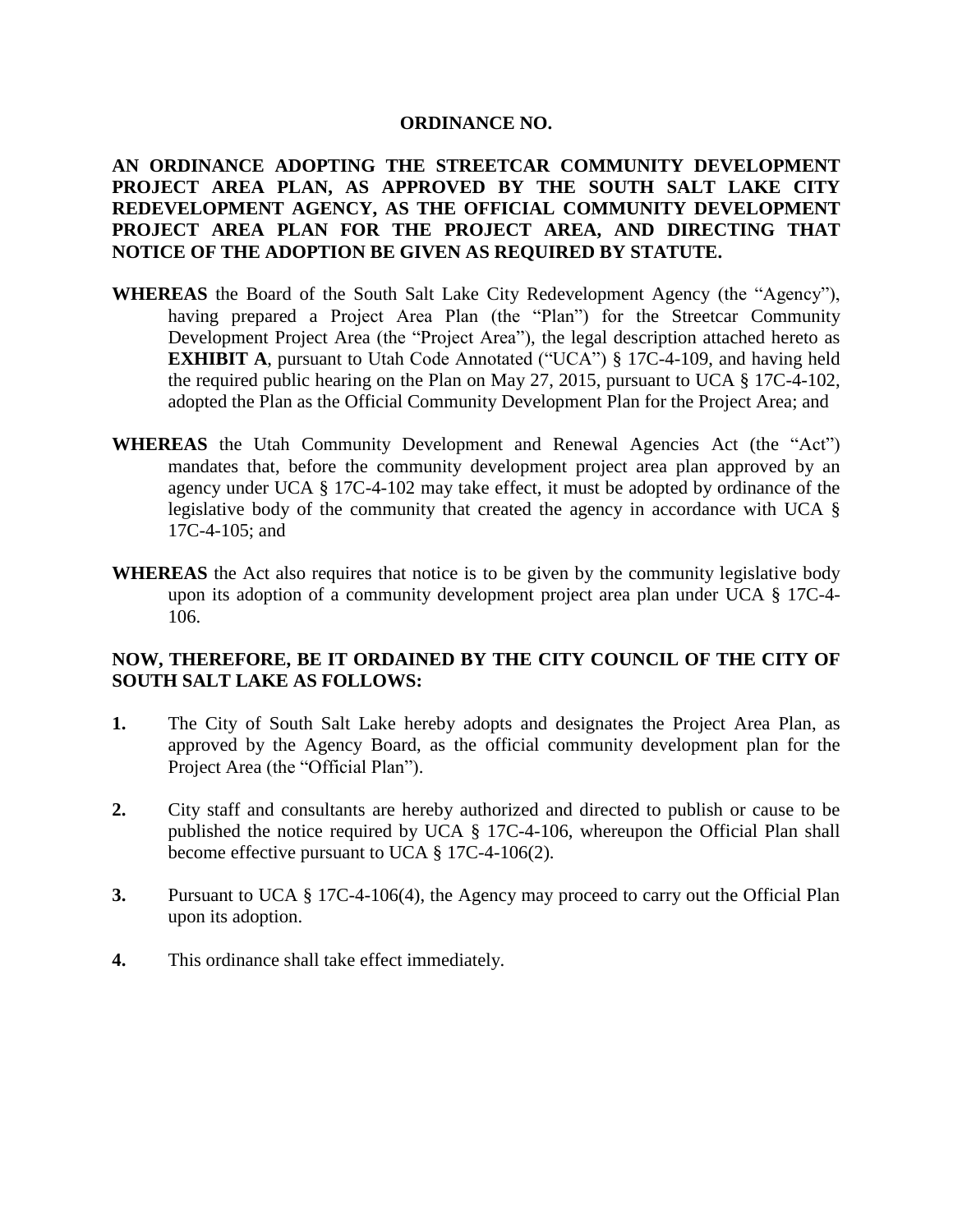# **APPROVED AND ADOPTED** this \_\_ day of May, 2015.

Mayor

\_\_\_\_\_\_\_\_\_\_\_\_\_\_\_\_\_\_\_\_\_\_\_\_\_\_\_\_\_\_\_\_

**Attest:**

City Recorder

\_\_\_\_\_\_\_\_\_\_\_\_\_\_\_\_\_\_\_\_\_\_\_\_\_\_\_\_\_\_\_\_\_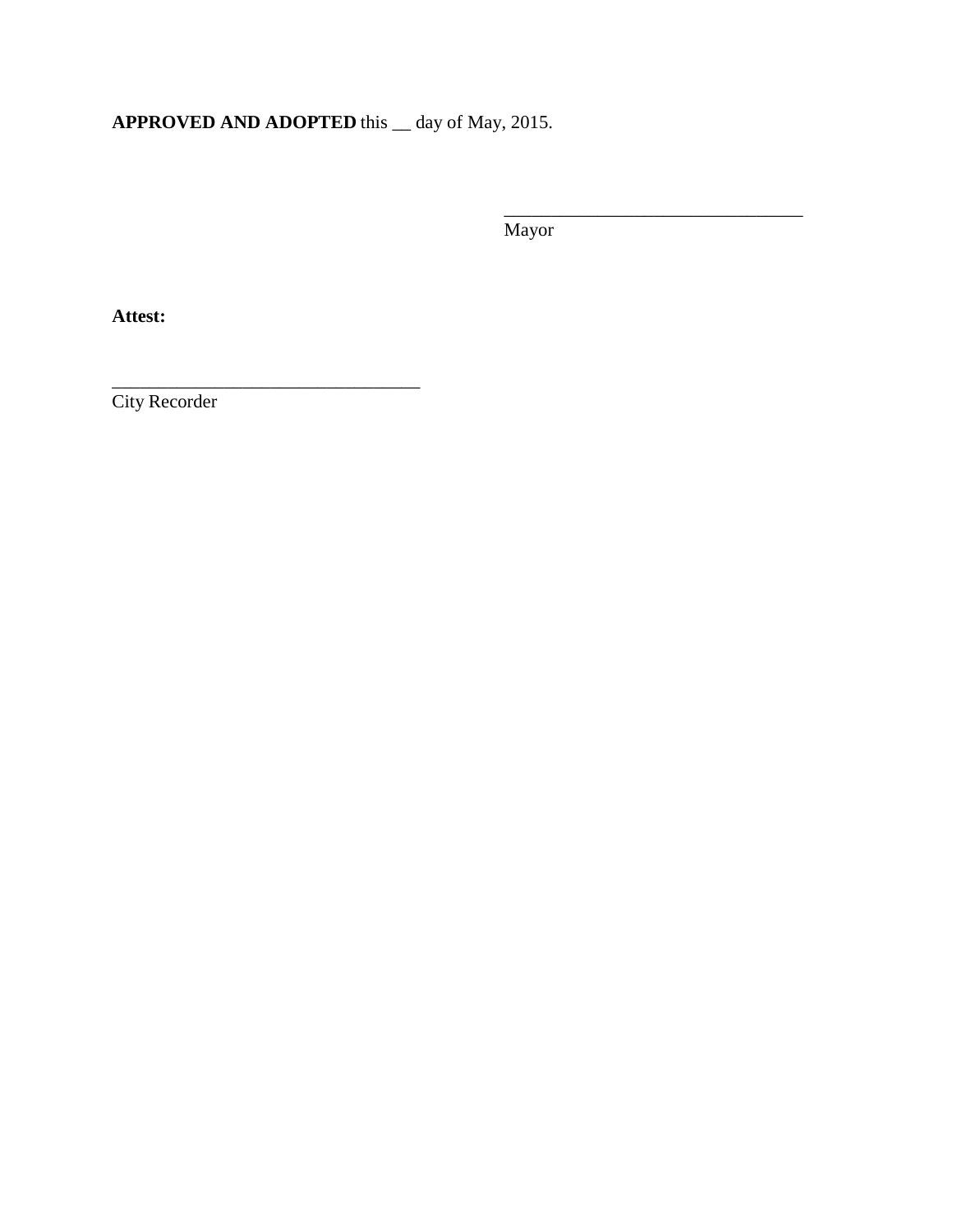### **PROJECT AREA LEGAL DESCRIPTION**



O LANGDON A MAPPING J-U-B COMPANIES

#### **South Salt Lake City CDA Boundary Description Number 2 A**

A parcel of land situate in Lots 11 and 12 of Block 41, and Lots 7, 8, 11 and 12 of Block 42, Ten Acre Plat "A", Big Field Survey, which parcel is also located within the Northwest and Northeast Quarters of Section 19, Township 1 South, Range 1 East, Salt Lake Base and Meridian; which parcel is described as follows:

Beginning at the intersection of the west right-of-way of 500 East Street and the north boundary of Haven Avenue Subdivision, which point is North 00°28'43" East 287.32 feet, more or less, from the Southeast Corner of Lot 12, Block 42, Ten Acre Plat "A", Big Field Survey, which point is also South 00°45'42" West 1,446.47 feet and South 89°14'18" East 1,546.87 feet from the Salt Lake County monument located in the intersection of 2100 South Street and 300 East Street (Basis of bearings: The line between Salt Lake County Monument No. 16191001 located in the intersection of 2100 South Street and 300 East Street and Salt Lake County Monument No. 16193001 located in the intersection of 2700 South Street and 300 East Street bears South 00°45'42" West); thence North 89°52'06" West 1,934.50 feet (South 89°51'53" West by plat) along the north boundary of said Haven Avenue Subdivision according to the official plat thereof, recorded as Entry 1413239, in Book O, at Page 83 of plats, and along the north boundary of Morton Subdivision according to the official plat thereof, recorded as Entry 1424641, in Book P, at Page 19 of plats (South 89°51'53" West by plat), and along the south boundary of that certain parcel conveyed to 2005 II, L.L.C. and described in Special Warranty Deed Entry 10745361, in Book 9742, at Pages 2452-2454 dated 7/02/2009 on the records of the Salt Lake County Recorder (South 89°58'33" West by record), to the east boundary of that certain parcel conveyed to The Regency Limited Partnership and described in Special Warranty Deed Entry 5059536, in Book 6311, at Page 1277 dated 4/30/1991 on the records of the Salt Lake County Recorder; thence North 00°27'44" East 350.48 feet along said boundary (North 00°12'07" East by record) to the south boundary of Melrose Subdivision according to the official plat thereof, recorded as Entry 326634, in Book G, at Page 11 of plats; thence South 89°38'41" East 229.79 feet (North 89°58'00" East by plat) along said boundary to the southwest corner of Lot 16, Block 2 of said Melrose Subdivision; thence North 00°36'19" East 134.96 feet (North 00°13'00" East by plat) along the west boundary of Lots 16, 17 and 18 of said Block 2, Melrose Subdivision to the northwest corner of said Lot 18; thence South 89°38'41" East 110.00 feet (North 89°58'00" East by plat) along the north boundary of said Lot 18 to the west right-of-way of 300 East Street; thence North 00°29'53" East 91.21 feet (North 00°13'00" East by plat) along said right-of-way to a point on the westerly extension of the north boundary of that certain parcel conveyed to Richard A. Kimball Properties, L.L.C. and described in Quitclaim Deed Entry 9609815, in Book 9243, at Pages 3647-3649 dated 1/12/2006 on the records of the Salt Lake County Recorder; thence South 89°35'20" East 1,594.45 feet along said boundary and the extension thereof (North 89°52'38" East by record), and along the north boundary of Dundee Place Subdivision according to the official plat thereof, recorded as Entry 20531, in Book B, at Page 134 of plats to the west right-of-way of 500 East Street; thence South 00°28'43" West 567.54 feet along said right-ofway to the point of beginning.

a 240 West Center Street, Orem, UT 84057 p 801 226 0393 f 801 226 0394 w www.jub.com